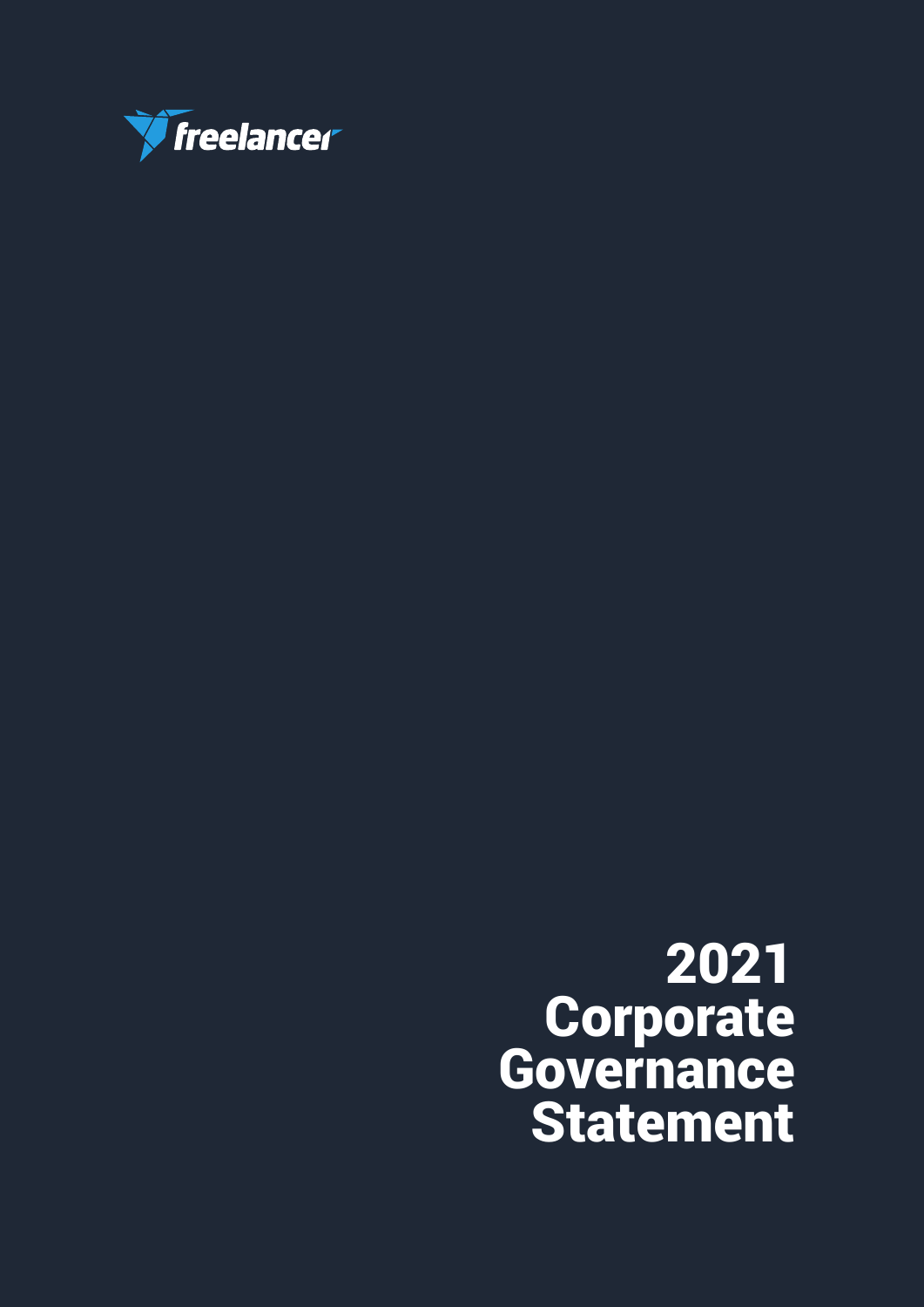

Freelancer Limited (the Company) is committed to implementing the highest possible standards of corporate governance and ensures, wherever possible, that its practices are consistent with the Fourth Edition of the Australian Securities Exchange (ASX) Corporate Governance Council's Principles and Recommendations.

Each of the eight principles is listed in turn. In certain circumstances, due to the size and stage of development of the Company and its operations, it may not be practicable or necessary to implement the ASX Principles in their entirety. As such, the Company has identified the areas of divergence. The Policies and Charters referred to in this Corporate Governance Statement are available on the Company's website at www.freelancer.com.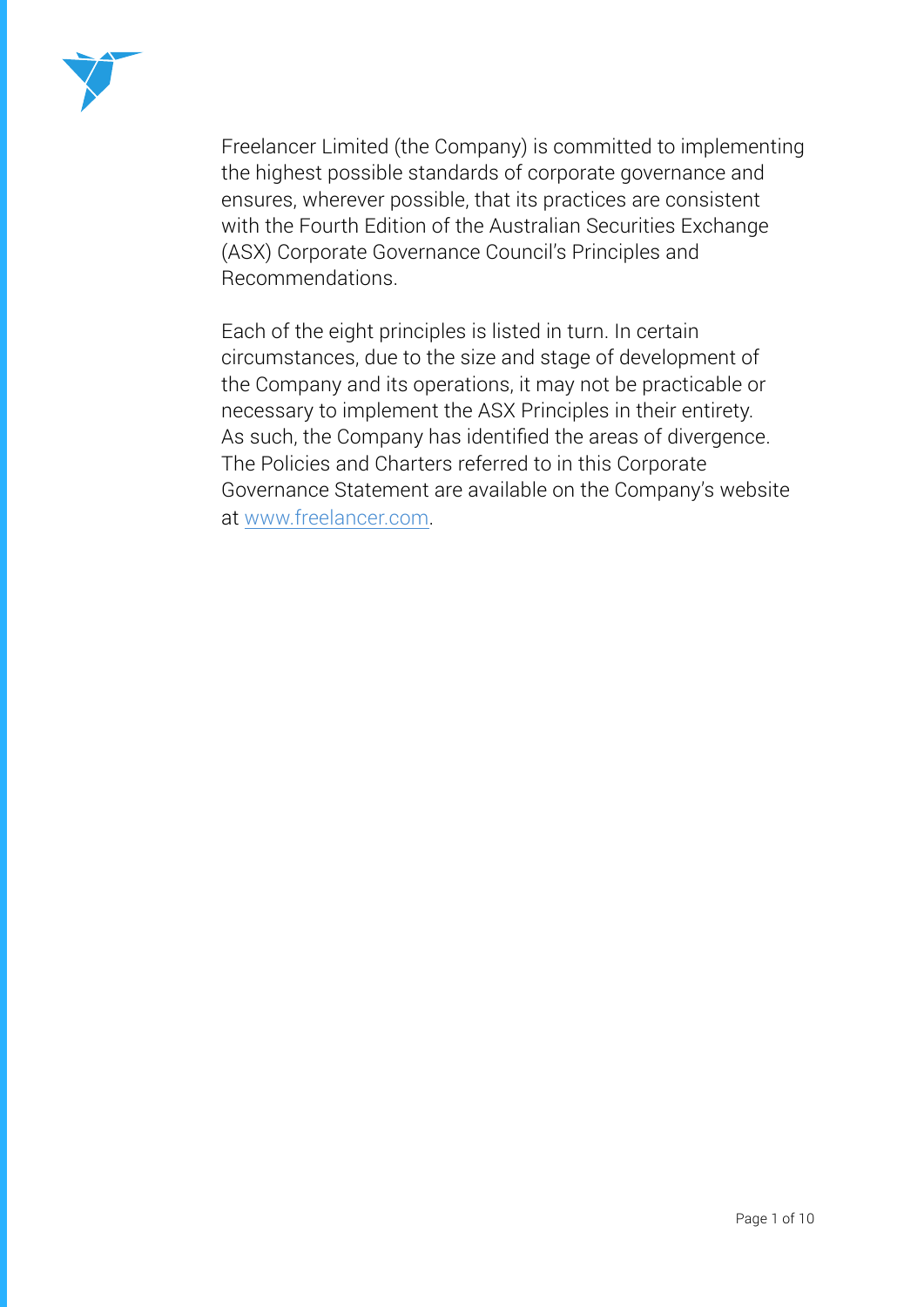

## Principle 1

# Lay solid foundations for management and oversight

The Board's responsibilities are encompassed in a Charter which is available on the Company's website at www.freelancer.com. The Board is responsible for, and has the authority to determine, all matters relating to the strategic direction, policies, practices, establishing goals for management and the operation of the Company. Without intending to limit this general role of the Board, the specific functions and responsibilities of the Board include:

- (1) oversight of the Company, including its control and accountability systems;
- (2) appointing and removing the Chief Executive Officer;
- (3) appointing and removing the Company Secretary;
- (4) appointing and removing the Chair;
- (5) Board and executive management development and succession planning;
- (6) input into and final approval of corporate strategy;
- (7) input into and final approval of the annual operating budget (including the capital management budget);
- (8) approving and monitoring the progress of major capital expenditure, capital management and acquisitions/divestitures;
- (9) monitoring compliance with all relevant legal, tax and regulatory obligations;
- (10) reviewing and monitoring systems of risk management and internal compliance and controls; codes of conduct, continuous disclosure, legal compliance, and other significant corporate policies;
- (11) at least annually, reviewing the effectiveness of the Company's implementation of its risk management system and internal control framework;
- (12) monitoring executive management's performance and implementation of strategy and policies, including assessing whether appropriate resources are available;
- (13) approving and monitoring financial and other reporting to the market, shareholders, employees and other stakeholders; and
- (14) appointment, reappointment or replacement of the external auditor.

Key responsibilities of the Board include the overseeing of the strategic direction of the Company, determining its policies and objectives and monitoring executive management performance.

Other matters are within the responsibility of management. The management function is conducted by, or under the supervision of, the Chief Executive Officer as directed by the Board (and by officers to whom the management function is properly delegated by the Chief Executive Officer). Management must supply the Board with information in a form, timeframe and quality that will enable the Board to discharge its duties effectively. Directors are entitled to request additional information at any time they consider it appropriate.

To assist in carrying out its responsibilities, the Board has established the following committees of its members. They are:

- (1) Audit Committee; and
- (2) Nomination and Remuneration Committee.

The Chief Executive Officer and Senior Executives have service contracts and position descriptions, setting out their duties, responsibilities, and conditions of service and termination entitlements. Any new Directors appointed will receive formal letters of appointment setting out the key terms, conditions and expectations of their appointment. In addition, the Nomination and Remuneration Committee will engage external consultants where necessary to perform appropriate background checks on candidates for appointment as a director.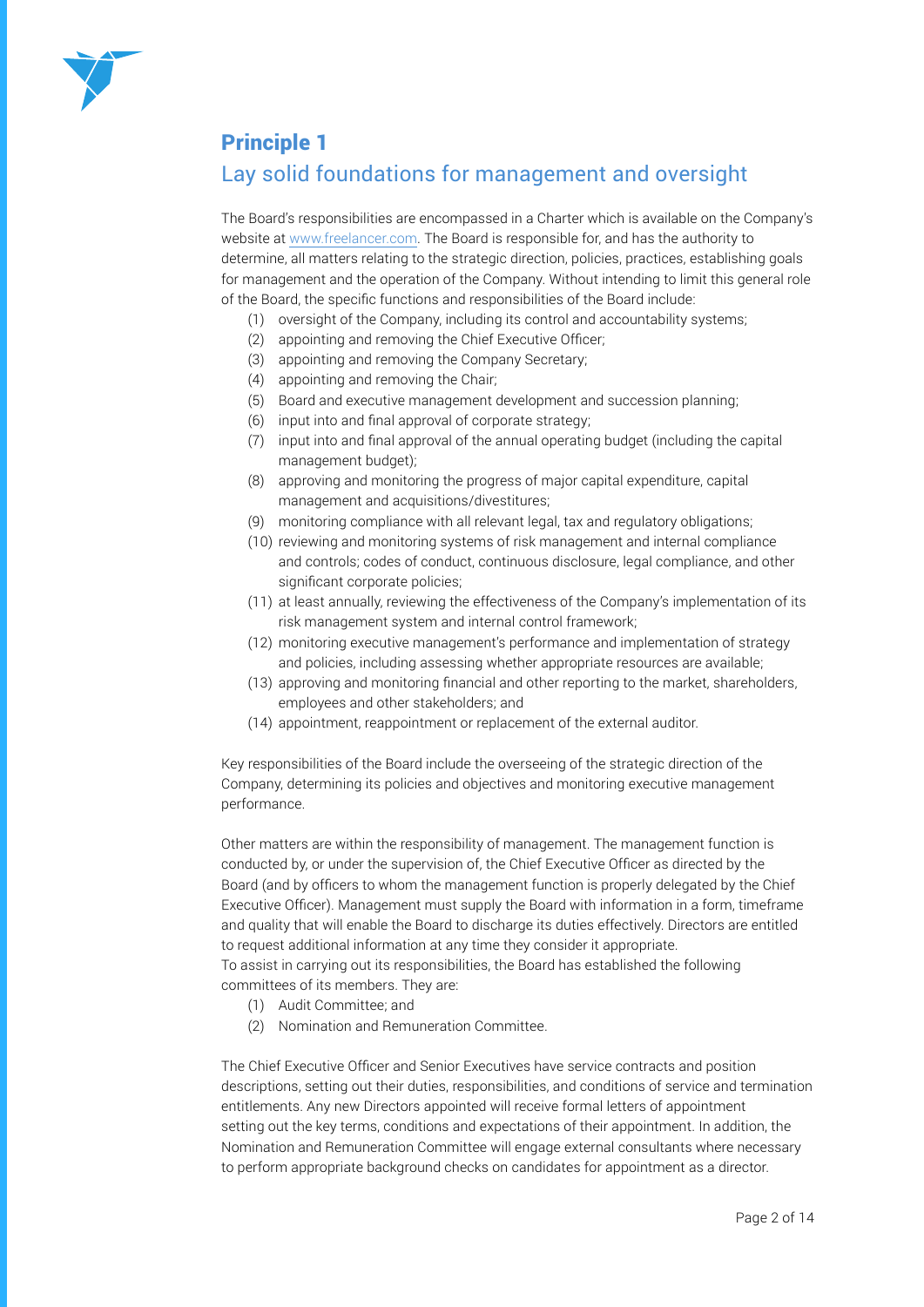

The Chief Executive Officer and Senior Executives are subject to a formal performance review process on an annual basis or as when appropriate. The Nomination and Remuneration Committee reviews the performance of the Chief Executive Officer and Senior Executives against clear performance objectives. Performance reviews were undertaken in 2021 for a number of these positions.

The Company Secretary of the Company plays an important role in supporting the effectiveness of the Board and its Committees. The role of the Company Secretary includes:

- (1) advising the Board and its Committees on governance matters;
- (2) monitoring that Board and Committee Policy and Procedures are followed;
- (3) coordinating the timely completion and of Board and Committee papers
- (4) ensuring that the business at Board and Committee meetings is accurately captured in the minutes; and
- (5) helping to organise and facilitate the induction and professional development of directors.

Each Director is able to communicate directly with the Company Secretary and vice versa. The decision to appoint or remove a Company Secretary is made or approved by the Board.

#### **Diversity Policy**

In accordance with the ASX Recommendations on diversity, the Board revised a Diversity Policy in 2015 which includes:

- (1) the revision of measurable objectives for achieving diversity; and
- (2) a requirement for the Board to assess annually both these objectives and the progress in achieving them.

The Policy is available on the Company's website at www.freelancer.com and the assessments will be reported in future Annual Reports.

The Company understands that encouraging diversity in our organisation is not just a socially responsible necessity, but that it is essential to our continued growth and vital to a successful future.

Given the size and nature of the current Board, the business, and the industry in which we operate and therefore compete for talent, we have determined not to establish measurable objectives for achieving diversity for the 2021 and 2022 financial years. We assess the need at least annually for measurable objectives. Once measurable objectives are established, the internal diversity team will oversee the implementation of any new initiatives and regularly review existing initiatives to ensure and promote diversity.

As of 31 December 2021, the proportion of women employed by the Company was as follows:

- Board of Directors: 0%
- Senior Executive positions: 26.1%
- Total Company workforce: 34.2%

#### **Workplace Gender Equality**

The Workplace Gender Equality Act 2012 (WGE Act) puts a focus on promoting and improving gender equality and outcomes for both women and men in the workplace. All non-public sector employers with 100 or more employees are required to report annually under the WGE Act.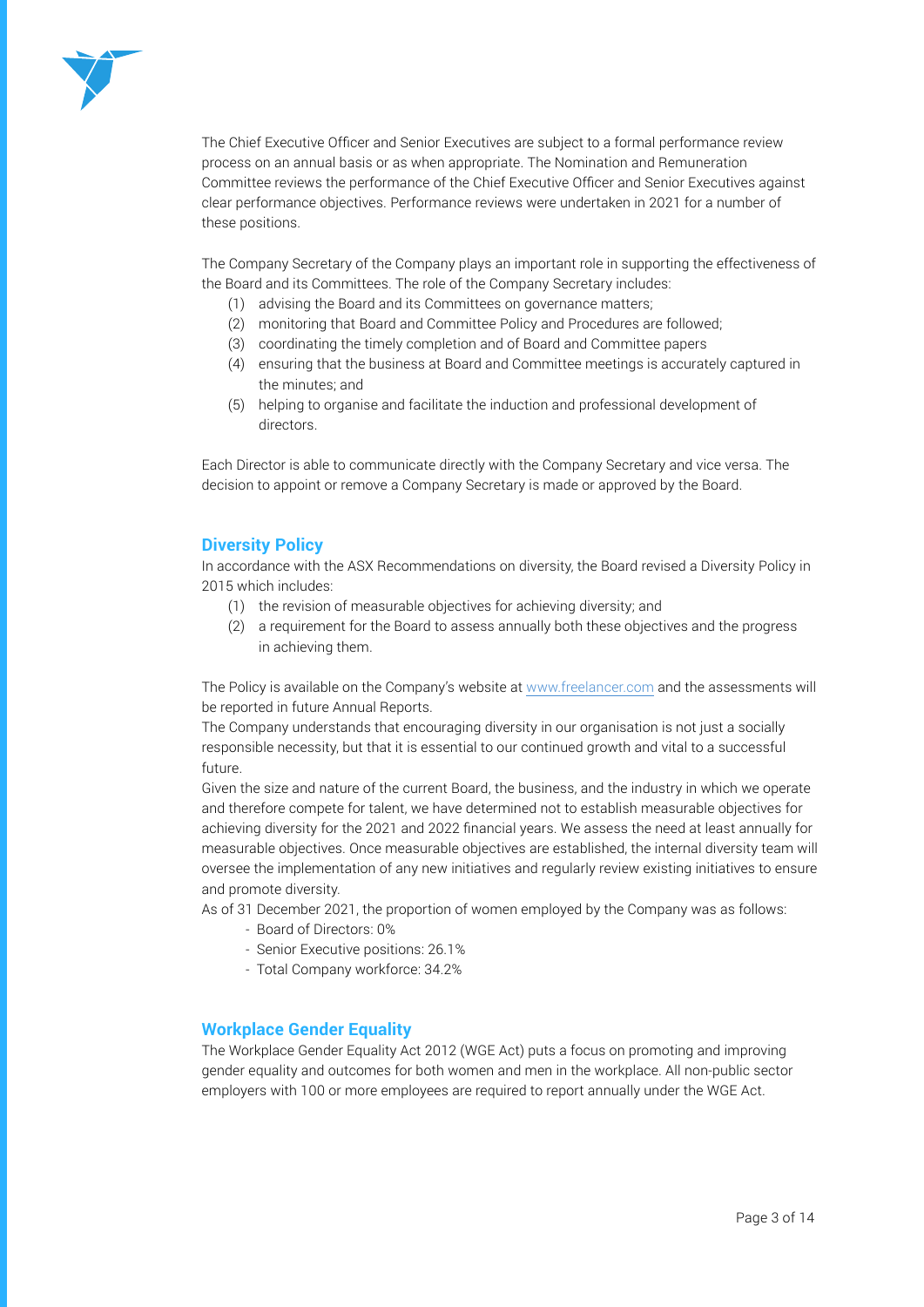

#### Principle 2

# Structure the Board to be effective and add value

The Board has established a Nomination and Remuneration Committee which is responsible for:

- (1) assisting the Board with establishing a board of effetive composition, size, diversity and commitment to adequately discharge its responsibilities and duties, and assist the Board with discharging its responsibilities to shareholders and other stakeholders to seek to ensure that the Company has policies to evaluate the performance of the Board, individual Directors and executives on (at least) an annual basis;
- (2) ensuring that the Company's remuneration policies, practices and structures are coherent, equitable and aligned with the long-term interests of the Company and its shareholders, having regard to relevant policies in attracting and retaining skilled executives that are challenging and will create value for shareholders;
- (3) the review and monitoring of the Group's remuneration and incentive framework applying to Non-Executive Directors, Executive Directors and Senior Executives and the associated strategies, systems, policies and processes implemented, and reported on, by management;
- (4) ensuring that the Group fairly and responsibly remunerates Directors and executives, having regard to the performance of the Company, the performance of the executives and the general remuneration environment;
- (5) ensuring that the Group has policies and procedures to attract, motivate and retain appropriately skilled and diverse persons to meet the Group's needs;
- (6) approving the remuneration and incentive awards of Senior Executives based on the recommendations of the Chief Executive Officer;
- (7) approval of pools of annual grants of equity and any other individual equity offers to Senior Executives and other Executives; and
- (8) identify suitable candidates to complement the existing Board and to make recommendations to the Board on their appointment.

Where a candidate is recommended by the Nomination and Remuneration Committee, the Board will assess that candidate against a range of criteria including background, experience, professional qualifications, personal qualities and cultural fit with the Board and the Company, as well as the potential for the candidate's skills to augment the skills of the existing Board. If these criteria are met and the Board appoints the candidate as a Director, that Director must have their appointment confirmed at the next Annual General Meeting (AGM). Before appointing a Director, the Company undertakes comprehensive checks including employment, character reference, criminal record, experience, education and bankruptcy history.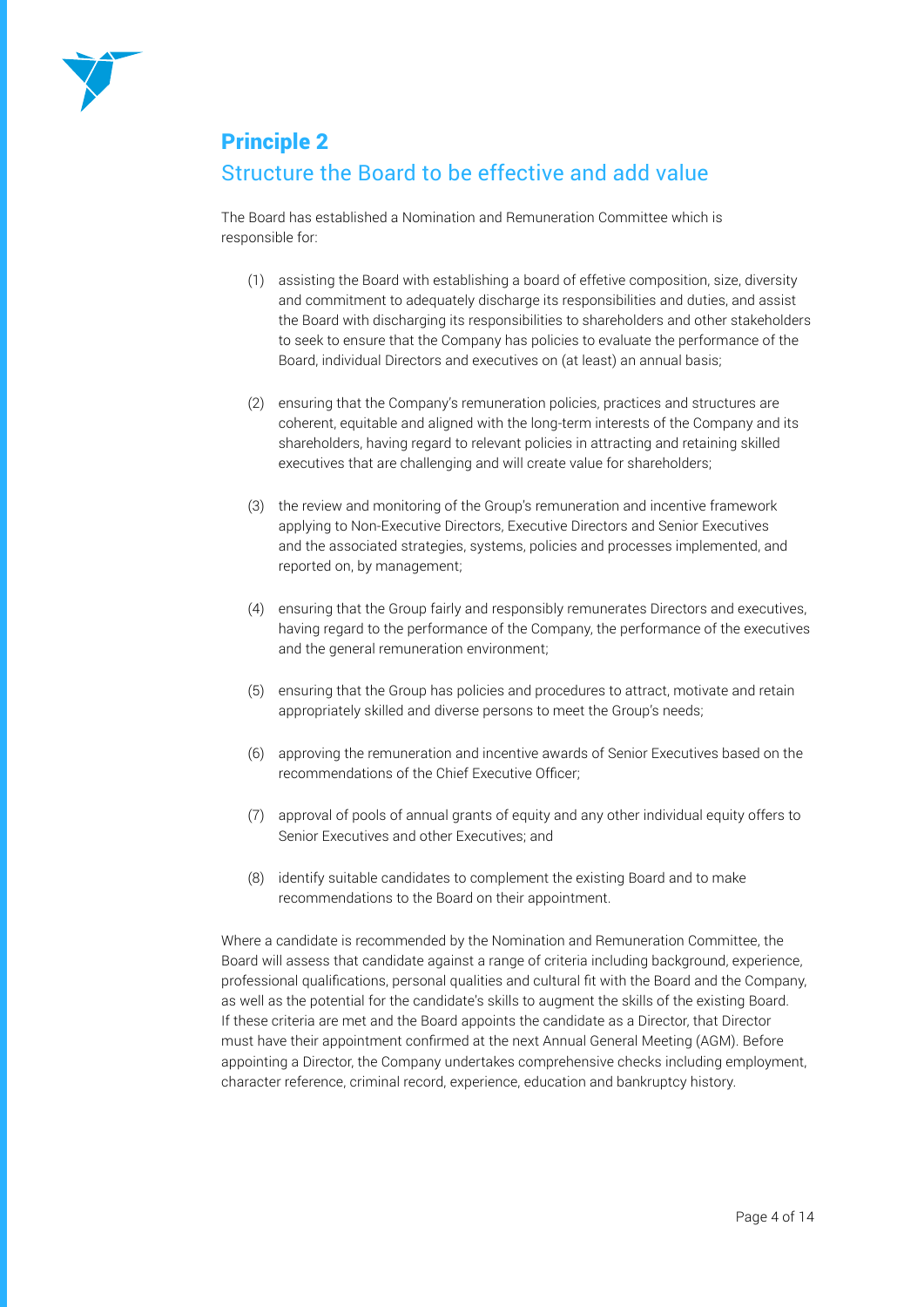

The Committee's functions are to review and make recommendations to the Board on:

- (1) the review and monitoring and recommendation of changes to the remuneration and incentive framework (including the equity plan framework and any diversity considerations) for Non-Executive Directors, Executive Directors and Senior Executives;
- (2) the remuneration of Non-Executive Directors;
- (3) the fixed remuneration levels and incentive awards for the Chief Executive Officer and any other Executive Directors; and
- (4) performance based measures (financial and non-financial), targets and performance outcomes under incentive plans for the Executive Directors and Senior Executives.
- (5) whether the Directors as a group have the skills, knowledge and familiarity with the Company and its operating environment required to fulfil their role on the Board and on Board Committees effectively and, where any gaps are identified, consider what training or development could be undertaken to fill those gaps.

The Company provides resources to help develop and maintain its Directors' skills and knowledge. This includes, in the case of a Director who does not have specialist accounting skills or knowledge, ensuring that he or she has a sufficient understanding of accounting matters to fulfil his or her responsibilities in relation to the entity's financial statements. It also includes, for all Directors, ensuring that they receive ongoing briefings on developments in accounting standards.

The Board reviews its performance and composition on an annual basis to ensure that it has the appropriate mix of expertise and experience. The Board also reviews the performance and composition of its committees on an annual basis.

The Nomination and Remuneration Committee meets as frequently as required and at least once a year. The quorum for such meetings is two members. Details of the Committee members' attendance at Committee meetings are set out in the Directors' Report.

The Board determines the Board's size and composition, subject to limits imposed by the Company's Constitution. The Constitution provides for a minimum of three Directors and a maximum of ten. At this time the Board comprises of three Directors, one of whom is an Executive Director and two of whom who are Non-Executive Directors, and all are not Independent Directors, including the Chairman.

A Director is deemed to be independent if he or she is a Non-Executive Director and:

- (1) is not a substantial shareholder of the Company or an officer of, or otherwise associated directly with, a substantial shareholder of the Company;
- (2) has not been employed in an executive capacity in the Company in the last three years, or has not been a Director after ceasing to hold such employment;
- (3) within the last three years has not been a partner or a Senior Management Executive with audit responsibilities of a firm which has acted in the capacity of statutory auditor of the Company;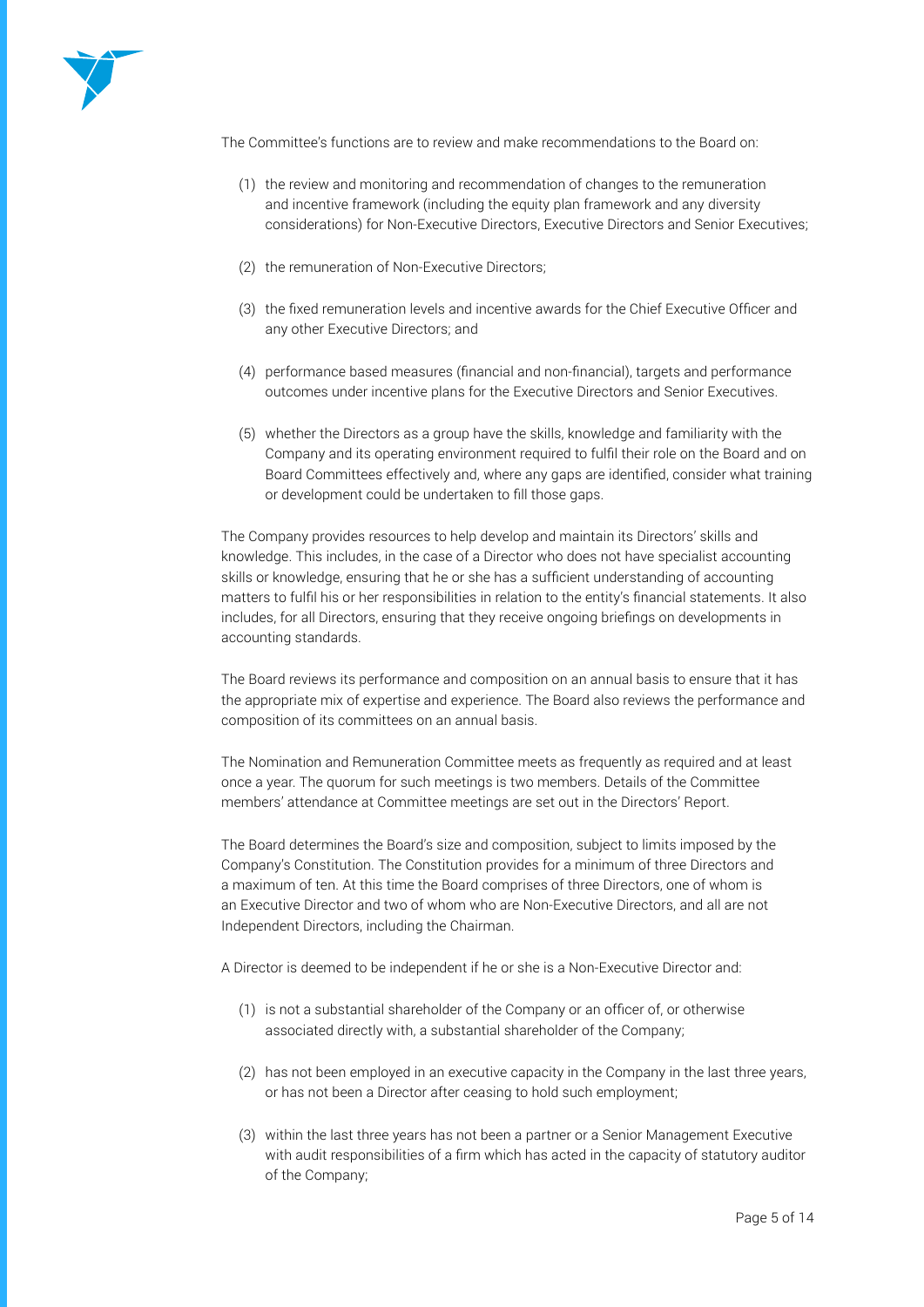

- (4) has not acted as a material consultant, or an employee materially associated with the service provided, to the Company in the last three years;
- (5) is not a material supplier or customer of the Company, or an officer of or otherwise associated directly or indirectly with a material supplier or customer;
- (6) has no material contractual relationship with the Company other than as a Director; and
- (7) is free from any interest or business or other relationship which could materially interfere with his or her ability to act in the best interests of the Company and independently of management.

The test of independence for Directors is set out in detail under section 8 of the Board Charter, which is available on the Company's website at www.freelancer.com. Materiality thresholds referred to above are assessed on a case-by-case basis.

The Board does not consist of a majority of Independent Directors and the Chairman is not an Independent Director. The Board acknowledges the ASX Recommendation that a majority of the Board should be Independent Directors and that the Chairman should be an Independent Director. The Board believes that the Directors are able, and do make, quality and independent judgement in the best interests of the Company on all relevant issues before the Board. The Board considers that the Company is not currently of a size, nor are its affairs of such complexity, to justify the expense of the appointment of a majority of Independent Directors. The Board also believes that each of the Directors brings objective and independent judgement to the Board's deliberations and that each of the Directors makes invaluable contributions to the Company through their deep understanding of the Company's business.

The Board aims to attract and maintain a Board which has an appropriate mix of skills, experience, expertise and diversity. For the names and particulars of the Directors of the Company during or since the end of the financial year, refer to the Directors' Report.

In order to facilitate independent judgement in decision making, each Director may seek independent professional advice at the Company's expense. If advice is sought by the Chairman, he must obtain Board approval if the fees for such advice exceed \$50,000 (exclusive of GST), such approval is not to be unreasonably withheld. Where advice is sought by the other Directors, prior written approval by the Chairman is required but approval will not be unreasonably withheld. If the Chairman refuses to give approval, the matter must be referred to the Board. All Directors are made aware of the professional advice sought and obtained.

Matt Barrie exercises both the role of Chairman and Chief Executive Officer of the Company. The Board acknowledges the ASX Recommendation that these roles should not be exercised by the same individual. The Board believes that Matt Barrie is the most appropriate person to lead the Board as Executive Chairman and that he is able to and does bring quality and independent judgement to all relevant issues falling within the scope of the role of Chairman and that the Company as a whole benefits from his long-standing experience of its operations and business relationships.

The Nomination and Remuneration Committee of the Board comprises of an Executive Director and two Non-Executive Directors, Messrs. R.M. Barrie, D.N.J. Williams and S.A.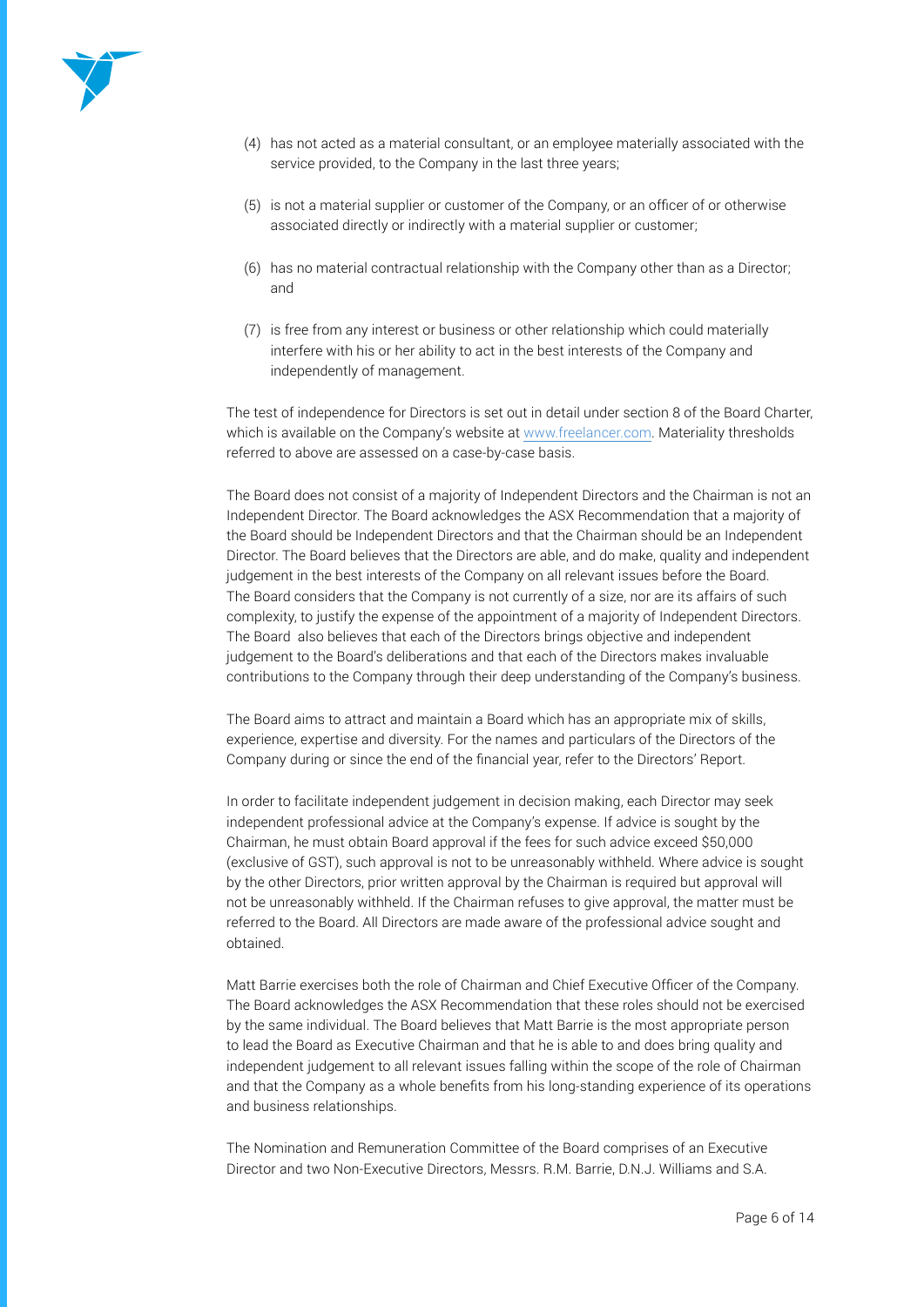

Clausen. None of the committee members are independent. Mr Clausen, who is a Non-Executive Director, is the Committee Chairman. The Committee Charter which is available on the Company's website at www.freelancer.com, details the process and timing for re-election of Directors. The Board's policy for nomination and appointment of Directors also forms part of the Charter.

The Company Constitution states that at each AGM, one-third of the Directors for the time being, or if their number is not three or a multiple of three, then the nearest number greater than one-third, shall retire from office. A retiring Director shall be eligible for re-election. No Director (other than a Director who is the Chief Executive Officer) may hold office without reelection past the third AGM following their appointment or three years, whichever is longer or, in the case of a Director appointed by the Directors as an additional Director or to fill a casual vacancy, past the next AGM of the Company. Any Director appointed by the Board since the last AGM must stand for election at the next AGM.

Subject to normal privacy requirements, each Director has the right of access to all of the Company's records, information and Senior Executives. They receive regular detailed reports on financial and operational aspects of the Company's business and may request elaboration or explanation of these reports at any time. Directors and Executives are encouraged to broaden their knowledge of the Company's business and to keep abreast of developments in business more generally by attendance at relevant courses, seminars, conferences, etc. The Company meets expenses involved in such activities.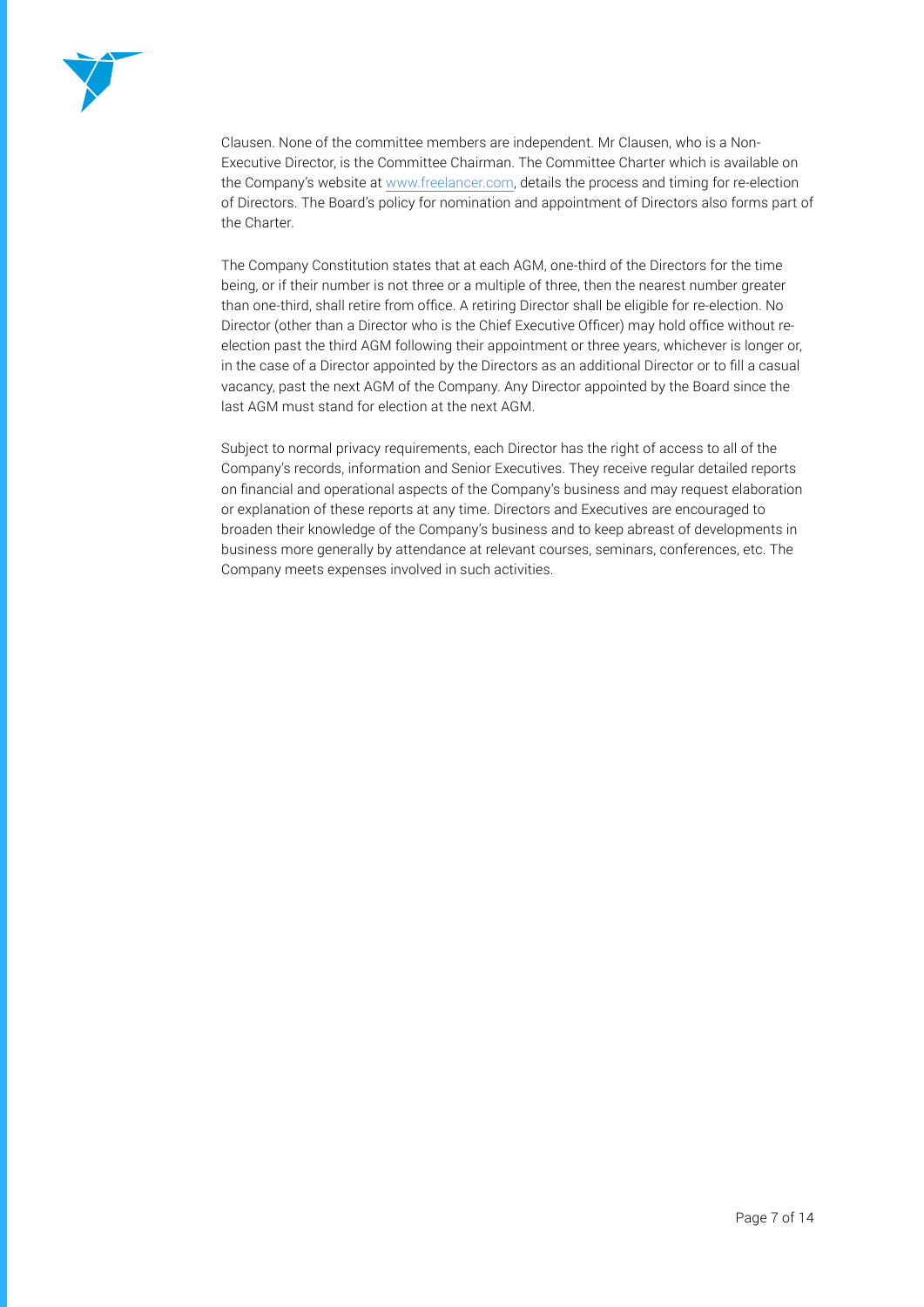

# Principle 3 Instil a culture of acting lawfully, ethically and responsibly

The Board recognises the need to observe high standards of corporate practice and business conduct. Accordingly, the Board of Directors has adopted a formal Code of Conduct to be followed by all personnel and officers. The Code of Conduct also sets out the Company's policies on various matters including ethical conduct, business conduct, compliance, privacy, security of information, bribery and corruption, and conflicts of interest.

The Code of Conduct is to be followed by all Directors, officers, employees, consultants of the Company and any entity related to or owned by the Company, and any other person when they represent the Company or any entity related to or owned by the Company. A copy of the Code is made available to Directors, officers, employees, consultants and relevant personnel and is available on the Company's website at www.freelancer.com.

The Board has also implemented a range of procedures designed to oversee that the Company complies with the law and achieves high ethical standards in identifying and resolving or managing conflicts of interest.

As a part of active promotion of high standards of corporate practice and business conduct, behaviour that does not comply with the Code or the Law is encouraged to be reported. The Company has a Whistleblowing Policy in place. Protection is afforded to those who report in good faith.

The Company also has an Anti-bribery and Corruption Policy in place.

The Company's Securities Trading Policy generally allows all Key Management Personnel and other employees of the Company or a related body corporate of the Company, consultants and advisers, and any other person designated by the Board to deal in the Company's securities other than:

- (1) during a Blackout Period (the period from the close of trading on the ASX at the end of each half year and full year until the close of trading on the day following the announcement to the ASX of the half year or full year results, or any other period that the Board specifies from time to time); or
- (2) while in possession of inside information concerning the Company (whether or not it is a Blackout Period) either:
	- a. buy or sell the Company's securities at any time;
	- b. procure another person to deal in the Company's securities in any way; or
	- c. directly or indirectly, communicate the information, or cause the information to be communicated, to another person if the person knows, or ought reasonably to know, that the other person would, or would be likely to:
	- i. deal in the Company's securities in any way;
	- ii. procure a third person to deal in the Company's securities in any way; or
	- iii. pass that information onto another person.

All Key Management Personnel and other employees are prohibited from dealing in the securities of outside companies about which they acquire inside information through their position with the Company (whether or not it is a Blackout Period).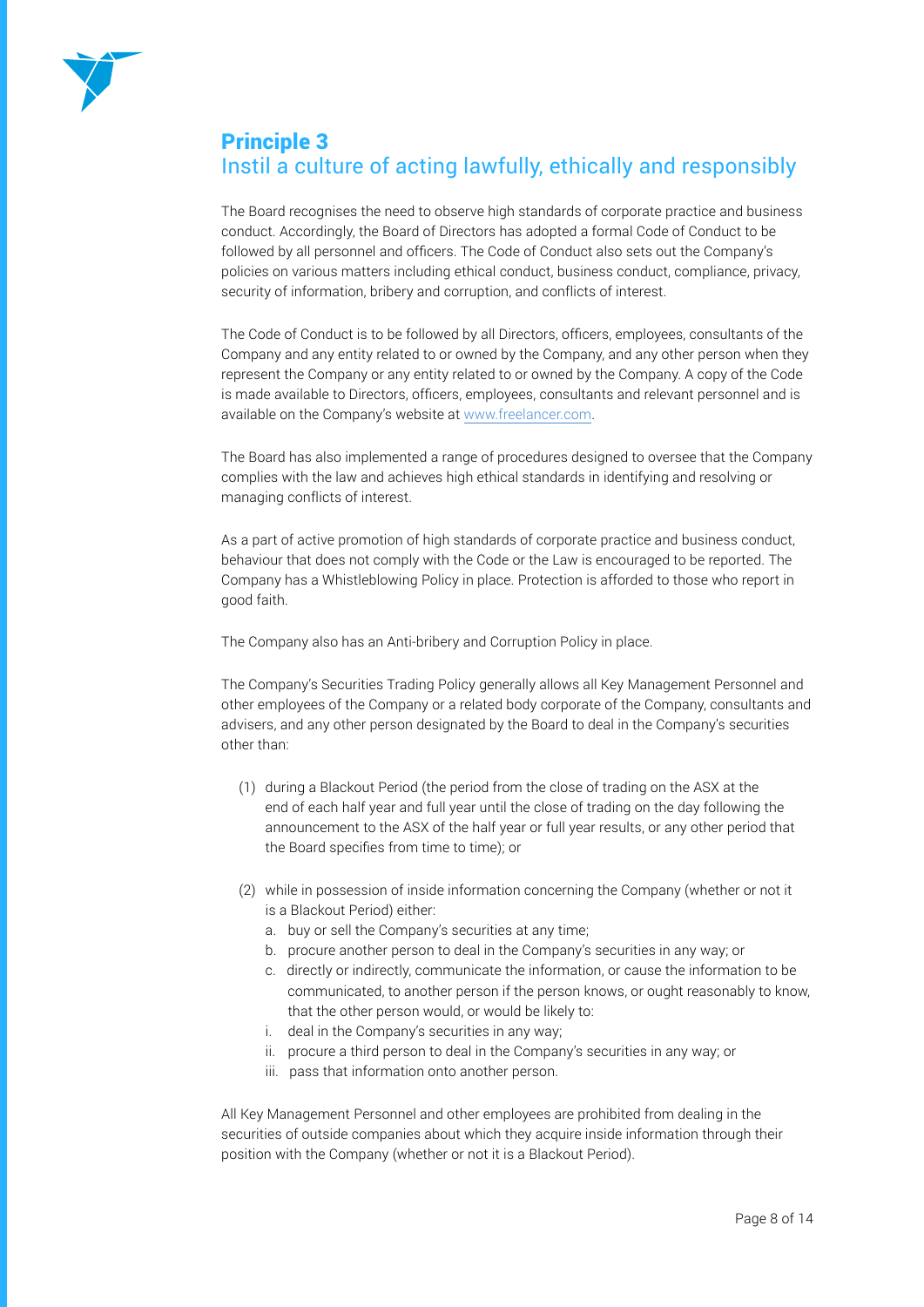

## Principle 4 Safeguard the integrity of corporate reports

The Board has established an Audit Committee comprising one Executive Director and two Non-Executive Directors, with appropriate experience.

Each Committee Member must be financially literate, have familiarity with financial management and an understanding of the industry in which the Company operates. At least one Committee Member should have financial expertise (that is, be a qualified accountant or other financial professional with financial and accounting experience).

Currently, the Committee comprises of Mr R.M. Barrie, Mr D.N.J. Williams (Chairman) and Mr S.A. Clausen. The members of the Committee are not Independent Directors. The Chairman of the Committee is not Chairman of the Board.

The Board acknowledges the ASX Recommendations that the Audit Committee should consist only of Non-Executive Directors, have a majority of Independent Directors and be chaired by an independent chair.

Due to the structure of the Board, the Company is not currently able to comply with this Recommendation. However, the Board believes that the experience and industry knowledge of the members of the Audit Committee will ensure objective and independent judgement in carrying out their responsibilities on this Committee. The Board will review the composition of the Audit Committee at an appropriate time in the future.

Appropriate management and representatives of the external auditor are to attend Committee meetings, at the invitation of the Committee Chairman, to provide reports and periodic presentations to the Committee.

The external auditors have a direct line of communication at any time to either the Chairman of the Audit Committee or the Chairman of the Board.

The Audit Committee is responsible for:

- (1) overseeing the process of financial reporting, internal control, continuous disclosure, financial and non-financial risk management and compliance and external audit;
- (2) encouraging effective relationships with, and communication between, the Board, Management and the Company's external auditor;
- (3) evaluating the adequacy of processes and controls established to identify and manage areas of potential financial risk and to seek to safeguard the assets of the Company;
- (4) overseeing that all proper remedial action is undertaken to redress areas of weakness;
- (5) overseeing the Group's compliance with prescribed policies;
- (6) reporting to the Board on any of the above responsibilities and functions;
- (7) recommending to the Board the appointment, reappointment or replacement of the external auditor;
- (8) approving rotation of partners of the external auditor;
- (9) reviewing and approving the audit plans and engagement letters of the external auditor, including payment of annual fees and variations to approved fees;
- (10) reviewing the overall scope of the external audit, including identified risk areas and any additional agreed-upon procedures;
- (11) considering the overall effectiveness and independence of the external auditor; and
- (12) resolving any disagreements between management and the external auditor regarding financial reporting.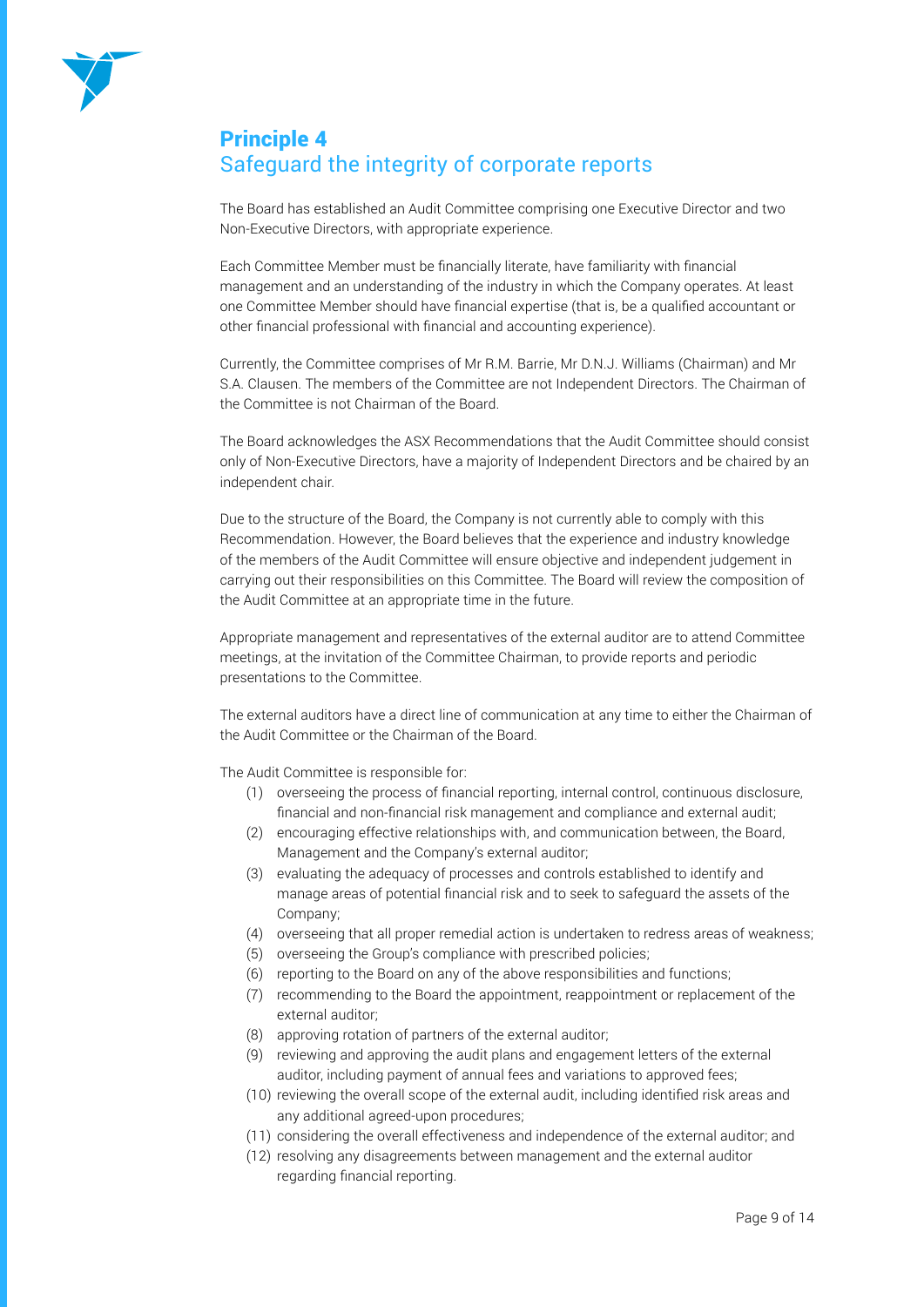

The Committee has a formal Charter which is available on the Company's website at www.freelancer.com. The Committee meets as frequently as required and will meet at least twice a year. The quorum for such meetings is two members.

Details of the Committee members' attendance at Committee meetings are set out in the Directors' Report. The minutes of each Committee meeting are reviewed at the subsequent Board meeting and signed as an accurate record of proceedings. At the subsequent Board meeting, the Chairman of the Committee reports on the Committee's conclusions and recommendations. The Directors' Declarations are set out in the Directors' Declaration section approving the Company's financial statements for the financial period of 2021, received from the CEO and CFO.

The Company has an approval process in place for the verification of periodic corporate reporting and the CFO verifies information to be included in any reports. The Company also requests the external auditor attend the AGM and be available to answer shareholder questions about the audit and the preparation and content of the audit reports.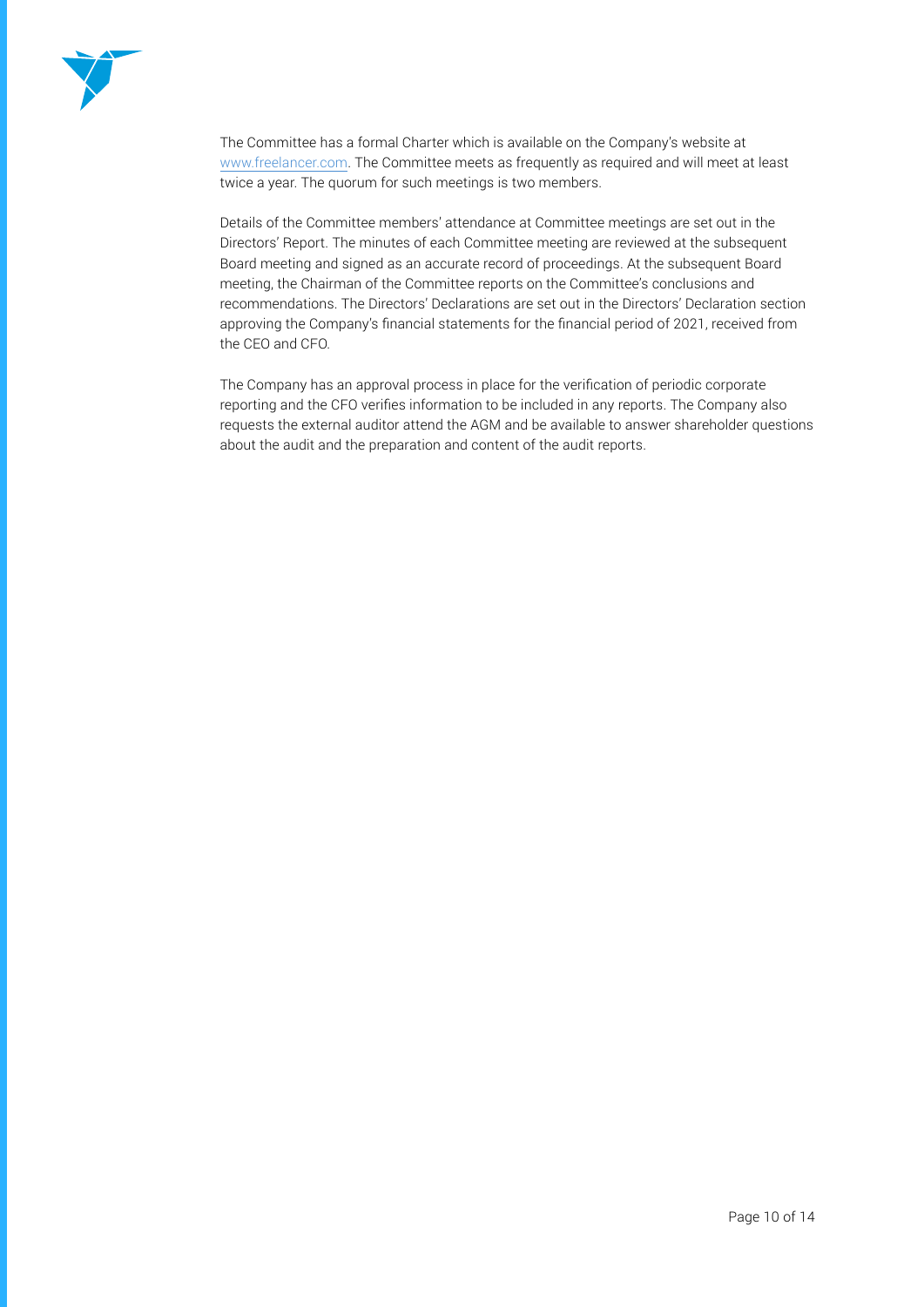

## Principle 5 Make timely and balanced disclosure

The Company has established a Continuous Disclosure Policy which applies to and is to be followed by all Directors, officers, employees, consultants of the Company and any entity related to or owned by the Company, and any other person when they represent the Company or any entity related to or owned by the Company.

The Policy outlines the Company's commitment to complying with the continuous disclosure obligations contained in the ASX Listing Rules (Listing Rules) and the Corporations Act 2001 (Cth) (the Act).

The Policy is designed to provide a practical guide to the Company and its Directors, officers, employees and consultants with practical guidance on the continuous disclosure obligations and to assess whether any particular information or event is required to be disclosed to the ASX.

The Board recognises the need to ensure that the management and dissemination of accurate market sensitive information is made in accordance with the requirements of the Listing Rules and the Act so that all shareholders and market participants have an equal opportunity to participate in a fair, orderly and transparent market in the securities of the Company.

The Board is provided with copies of all material market announcements after they have been made.

A copy of any investor or analyst presentations are released to the ASX Market Announcements Platform ahead of the presentation.

#### **Type of information that needs to be disclosed**

The Company must immediately notify the ASX of any information that a reasonable person would expect to have a material effect on the price of value of the Company's securities, unless that information is within the exceptions to the disclosure requirement as set out in the Listing Rules and the Act. Examples of such information include a change in financial forecasts, revenue, significant changes in asset values or significant transactions. All information disclosed to the ASX is provided to Directors as soon as possible after the ASX has confirmed receipt of same.

#### **ASX Communications Officer**

The Board has appointed the Company Secretary as the principal officer for communicating with the ASX in relation to all Listing Rule matters, overseeing the disclosure of information to the ASX and coordinating the review process for deciding whether any information or event is required to be disclosed monitoring the disclosure practices of the Company.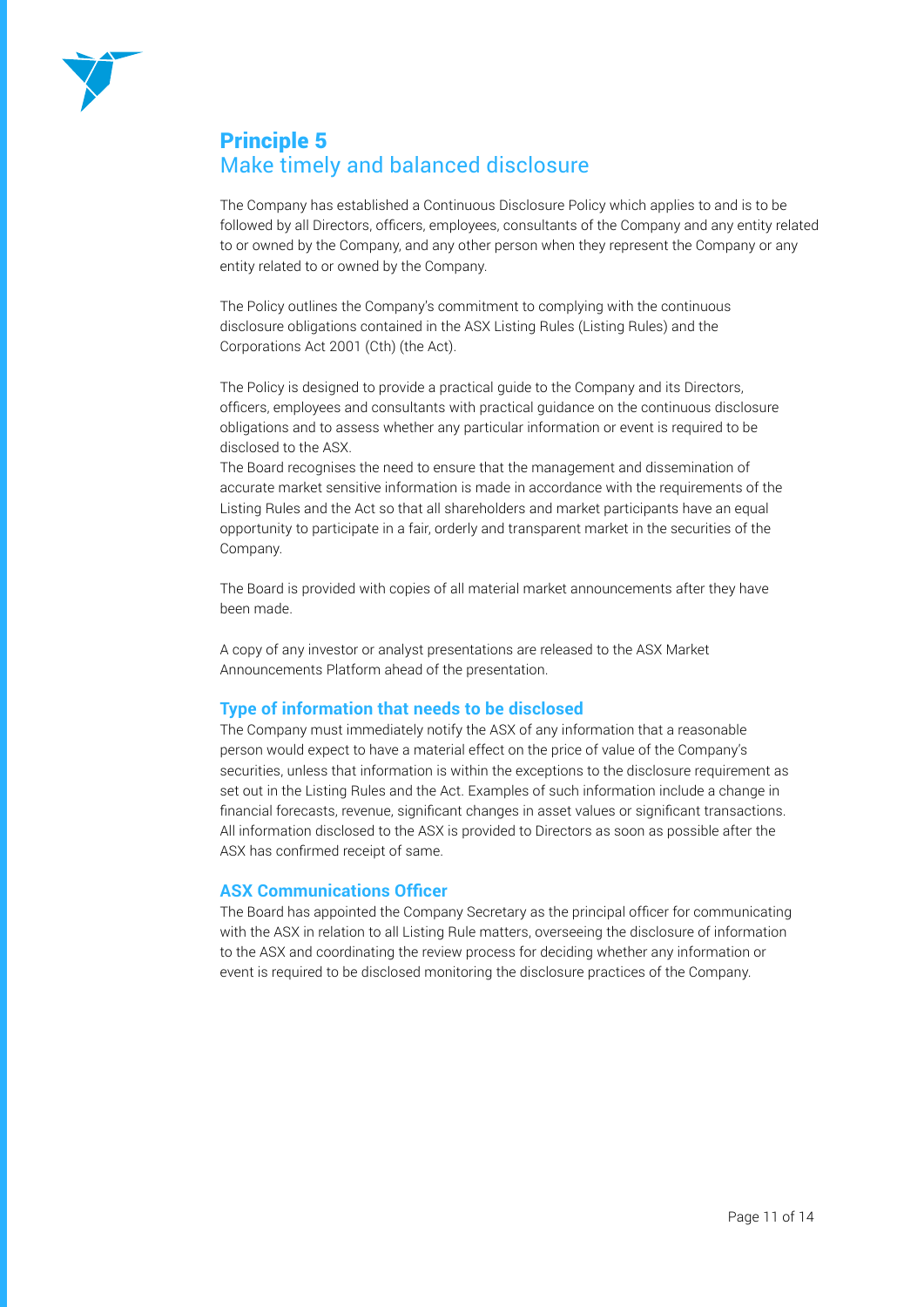

### Principle 6 Respect the rights of security holders

The Board's aim is to ensure that shareholders are provided with sufficient information to assess the performance of the Company and that they are informed of all major developments affecting the state of affairs of the Company relevant to shareholders in accordance with all applicable laws. Information will be communicated to shareholders through the lodgement of all relevant financial and other information with ASX and publishing information on the Company's website at www.freelancer.com.

In particular, the Company's website will contain information about it, including media releases, key policies and the terms of reference of its Board committees. A link to all relevant announcements made to the market and any other relevant information will be available on the Company's website as soon as they have been released to the ASX.

The Company also communicates with shareholders through:

- (1) annual reports and financial statements which are available to all shareholders;
- (2) invitation to the AGM and all accompanying pap
- (3) the Company's website at www.freelancer.com;
- (4) reports to the ASX and the press;
- (5) half year and full year profit announcements; and
- (6) information and presentations to analysts (which are released to the ASX).

Shareholders may send communications to the Company and its share registry provider electronically. The relevant contact details are under "Shareholder Information" in the Investor section of the Company's website.

Shareholders who do not currently receive electronic communications from Boardroom may update their communication preferences via a secure, online service offered by the Company's share registry provider.

The AGM also provides an important opportunity for shareholders to express their views and respond to initiatives being proposed by the Board.

The Company will ensure that all substantive resolutions at a meeting of security holders are decided by a poll rather than by a show of hands.

In accordance with Principle 6 of the ASX Principles, the Company has established a Communications Policy, incorporating matters disclosed above. The Policy is available on the Company's website at www.freelancer.com.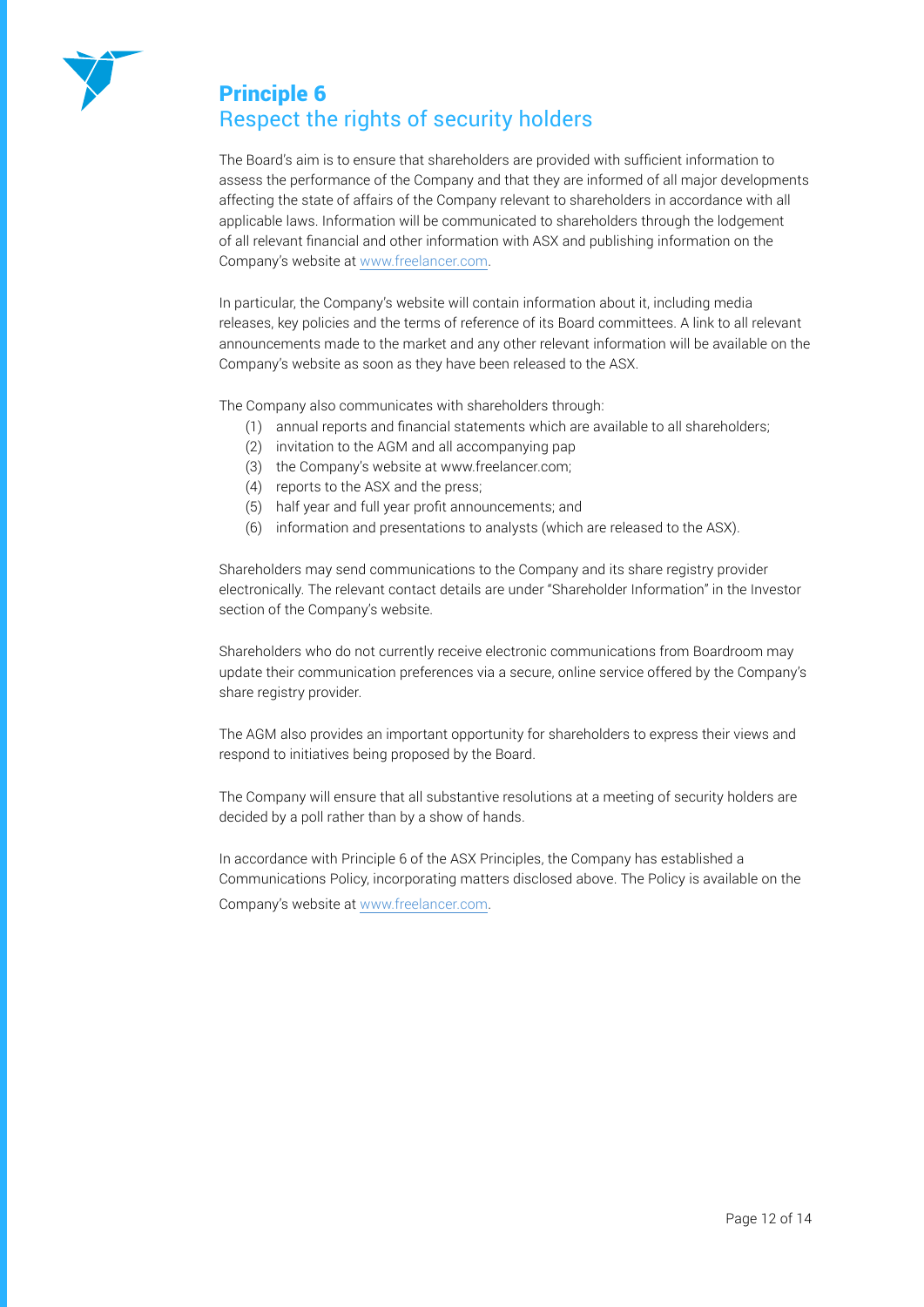

#### Principle 7 Recognise and manage risk

#### **Risk oversight and management policies**

The identification and proper management of the Company's risks are an important priority of the Board. The Company has adopted a Risk Management Policy appropriate for its business. The Policy highlights the risks relevant to the Company's operations and the Company's commitment to designing and implementing systems and methods appropriate to minimise and control its risks. The Board is responsible for overseeing and approving risk management strategy and policies.

The Board acknowledges the ASX recommendation that the Company should have a Risk Committee. Due to the size and scale of operations of the Company, a Risk Committee is not established and the Board oversees the risk management framework. Management is responsible for identifying major risk areas and monitoring risk management to provide assurance that major business risks are identified, consistently assessed and appropriately addressed and must report on these matters to the Board.

The Company will regularly undertake reviews of its risk management procedures to ensure that it complies with its legal obligations, including assisting the Chief Executive Officer and Chief Financial Officer to provide the required declarations under section 295A of the Corporations Act, and meets the risk appetite set by the Board. The Company has in place a system whereby management is required to report as to its adherence to policies and guidelines approved by the Board for the management of risks.

The key aspects of this Risk Management Policy are:

- (1) Establishing the context;
- (2) Risk identification;
- (3) Risk analysis;
- (4) Risk evaluation;
- (5) Risk treatment;
- (6) Communication & consultation; and
- (7) Monitoring and review.

As required by the ASX Principles, Executive Management has reported to the Board on the effectiveness of the management of its material business risks. The ultimate responsibility for risk oversight and management rests with the Board.

Due to the size and scale of operations of the Company, there is no separate internal audit function.

The Company monitors its exposure to risks to the business including economic, social, governance, and environmental sustainability risks. All material business risks are described in the Company FY2021

Annual Report, which also outlines the Company's key business activities and performance during the year, as well as its key strategies..